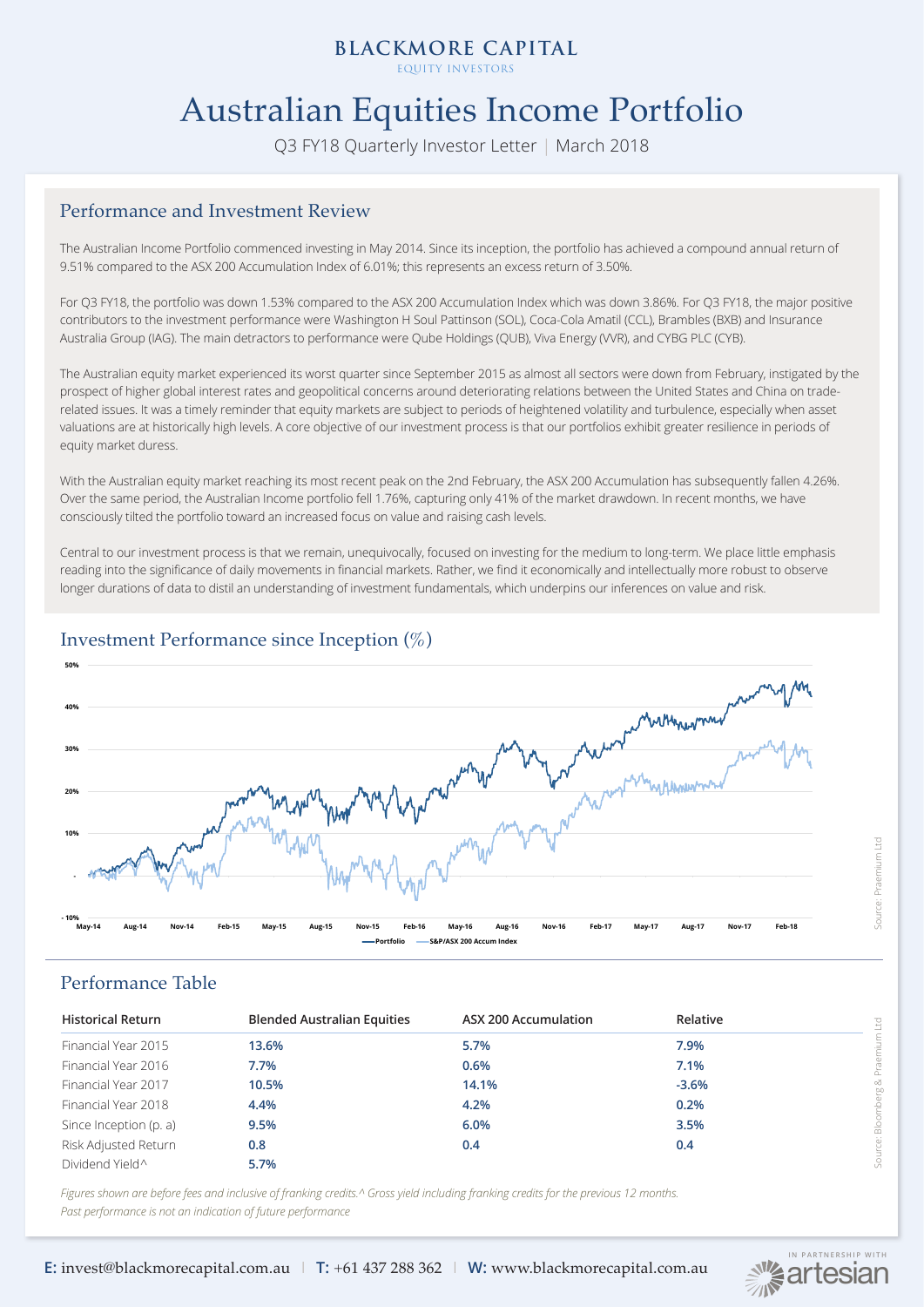EQUITY INVESTORS



"I believe that many people underestimate the possibility of higher inflation and wages, which means they might be underestimating the chance that the Federal Reserve may have to raise rates faster than we think."

Jamie Dimon, CEO of JPMorgan Chase

# Company & Industry Analysis

Our investment process blends both qualitative and quantitative analysis at a company and portfolio level. A core part of our qualitative investment process involves undertaking an active company and industry visitation program. Company investor briefings and one-on-one meetings with senior management provide an invaluable source of detailed knowledge that underpins our investment due diligence. During Q3 FY18, a notable highlight was visiting a range of companies and industry participants in the UK, including:

- **Banking, Asset Management and Property:** Blackrock, CYBG Plc, Macquarie Group and Virgin Money;
- **Logistics and Supply Chain:** Ahma Pooling, Brambles, EPAL, RM2, Pladis Global, Peco Pallets;
- **Supermarkets:** Asda, Ocado, Sainsbury;
- **Media:** News Corporation;
- **Renewable Energy:** Green Investment Bank (Macquarie);
- **Resources:** Anglo America and Blackrock Resources Fund;
- **Technology:** Xero

Over the course of eight days, we held discussions with over 35 companies and attended the Brambles Investor Day. We primarily held the meetings with Company Chief Executives, Chief Financial Officers, General Managers, and non-executive Directors. We also met with several industry consultants across the logistics, supermarkets and technology sectors. A range of valuable insights and observations were gleaned, summarised as follows:

- Global synchronised economic growth is leading to inflationary pressures building across supply chains. Cost pressures are emerging in labour and its availability, energy prices, lumber and acute shortages arising in the transportation industry.
- As investors, we need to pay increasing attention to the risks associated with rising inflation and interest rates;
- Automation, digitalisation and artificial intelligence are becoming an integral part of banking, supply chains and the resource sectors;
- Renewable energy/sustainability/social licence to operate has become a significant part of every company's right to operate.
- Recyclability, reusable materials and the circular economy persuasive in every company discussion.

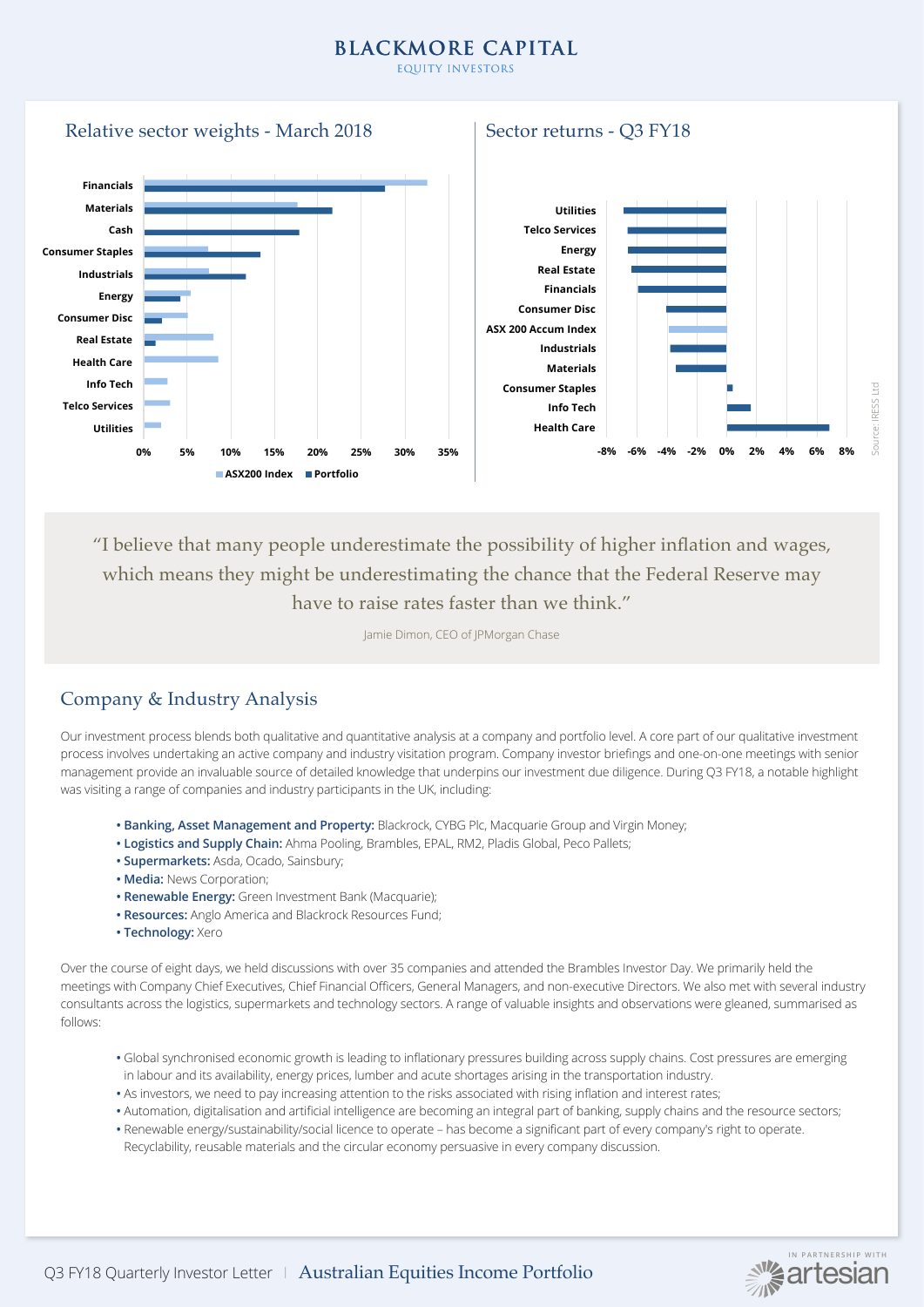Company & Industry Analysis



# **Banking** (CYBG Plc,

Macquarie & Virgin Money) **•** The UK economy has outperformed our expectations since Brexit (Virgin Money).

- There has been no major pause in activity. **•** Employment remains stable, and
- impairments remain benign, no pick up in loss ratios.
- Average weekly earnings over the three months to January grew 2.8% compared to one year earlier, the highest increase in three years. Moreover, the rate of unemployment reached its lowest since 1975.
- New regulations on stamp duty and tax incentives have dampened Buy to Let market. Margins are compressing, yet, UK housing market remains deeply undersupplied.
- However, the persistence of debt remains an issue for the consumer. Unsecured credit debt for UK consumer is 27% of household earnings.
- Digitalisation is removing the need for branch network as more consumers shift to online banking. Big banks in the UK continue to face challenges of multiple legacy systems. Challenger banks more dynamically positioned for digital banking, specifically CYBG Plc.

# **Logistics & Supply Chain**   $\overline{\mathbf{r}}$  **Management** (Brambles &

Supermarkets)

- Brambles, through its CHEP (Pallets) and IFCO (Containers) businesses, play a critical role throughout the entire logistics supply chain. CHEP and IFCO play essential parts in First Mile Solutions (raw materials to Manufacturer/Producer) to Last Mile Solutions – (Manufacturer/Producer to distribution centre-retail store/consumer)
- Industry cost pressures are present and building.
- Today inflation is a much higher risk.
- Higher lumber, labour and transport inflation is evident across the Americas, Europe and Asia Pacific.
- In North America inflationary pressure has increased notably over the last 12 months, namely: Labour +3.0%; Lumber +9.0%; Transport +6.2%; Oil (Crude) +11.4%; and Fuel (Diesel) +14.7% (source Brambles investor briefing).
- Fast moving goods companies, logistics companies and retailers grappling to absorb cost increases.
- Traditional retailers are being squeezed from all directions.
- Grocery retailers' main pressure is from the discounters rather than online competitors. In turn, retailers are putting pressure on manufacturers.
- Discounters products are heavily skewed to house brands – seeing brand equity degrading.
- Proctor and Gamble is taking out another round of cost reductions as slower sales growth and rising inflation places pressure on margins.
- Online grocery sales are slowing in the UK, and Walmart (US) reported online sales growth slowed in its most recent quarter.
- The grocery sector is the largest component of the retail sector, but ironically it has the lowest online penetration. Grocery is a far more complex business to bring online given that the number of goods sold per transaction is substantially higher 45-50 products compared to an average online transaction on Amazon of 1.8 goods sold per transaction; and, grocery delivery requires three types of temperature control: ambient, chilled and frozen. The cost to serve, therefore, is materially more for online grocery.
- Interestingly, for the grocery discounters (10% market share and growing) online investment is not a priority. Physical store locations remain a key competitive threat.
- With the persistence of inflationary pressures, CHEP is attempting to rewrite new contracts (one-third of contracts come up for renewal annually) to provide better protection to rising input prices (labour, lumber and transport). CHEP expect cost pressures will persist.
- As a market leader, CHEP is keeping prices flat in a bid to put pressure on smaller competitors who are also struggling with cost pressure.
- CHEP has the most extensive pallet pooling network in Europe and the USA. CHEP's European business, where it has 115 million pallets in circulation with 315,000 delivery points compared to its nearest competitor of 18 million pallets and 23,000 delivery points, highlights its market dominance. In the US CHEP has 100m pallets and serves 45 of the top 50 FMCG manufacturers.
- Increasing automation by CHEP is a key competitive advantage over its smaller rivals.
- BXB Digital established two years ago to fasttrack supply chain information technology into Brambles' offering. BXB digital is developing real-time data on supply chain logistics. Brambles has first mover advantage in its investment in data analytics compared to its competitor base. With the use of data analytics

(tracking technology), Brambles should be able to embed itself deeper into its customer supply chain.

- The next major sector to adopt robotics and Internet of Things is the logistics industry as the continued growth of e-commerce is putting material pressure on material-handling costs.
- There is growing evidence of the use of robotics in warehouses and distribution centres. Europe is a leader in warehouse automation, driven by high fixed costs in labour.
- Recent technological advances in the Internet of Things and robotics ensure that this cadence is accelerating. The fusion of the Internet of Things and robotics will drive a step change in productivity. Brambles is undertaking a big step change in the conversion of technology to create a "smart" pallet.
- Digitisation enables retail supply chains and just-in-time delivery, as well as online capability.
- Robotic process automation (software programs to automate mundane tasks). The market for robotic process automation is expected to grow to \$US2.9 billion by 2021, up from \$US250 million in 2016.
- CHEP is addressing the operating challenges of inflationary pressures with increased plant automation. With only 20% of plant automation in the USA (compared to 80% in Europe), there is a long runway for improvement to be executed over the forecast period.
- CHEP USA has committed US\$150-\$160m capital investment in automation from FY19- FY21, with a four-year payback. Automation will increase network capacity by 30%.
- At the plant level, automated solutions will address automated pallet inspection; automated repair and robotic sort of stacking of pallets. Greater plant automation should lead to better capital efficiency and cycle times improving.
- Brambles expect that margins will improve in 2H18. A key risk is rising inflation and cost pressure.
- Brambles maintained medium-term targets of mid-single digit revenue growth. Revenue growth is broken down into CHEP Americas 3-5%; CHEP EMEA 4-7%, CHEP Asia-Pacific 2-3% and IFCO 7-10%. Average weighted revenue growth of 5.4%.
- IFCO US business is under review given low return on capital.
- Brambles' business modus operandi fits the new world requirement by reusing assets in a pooling system.

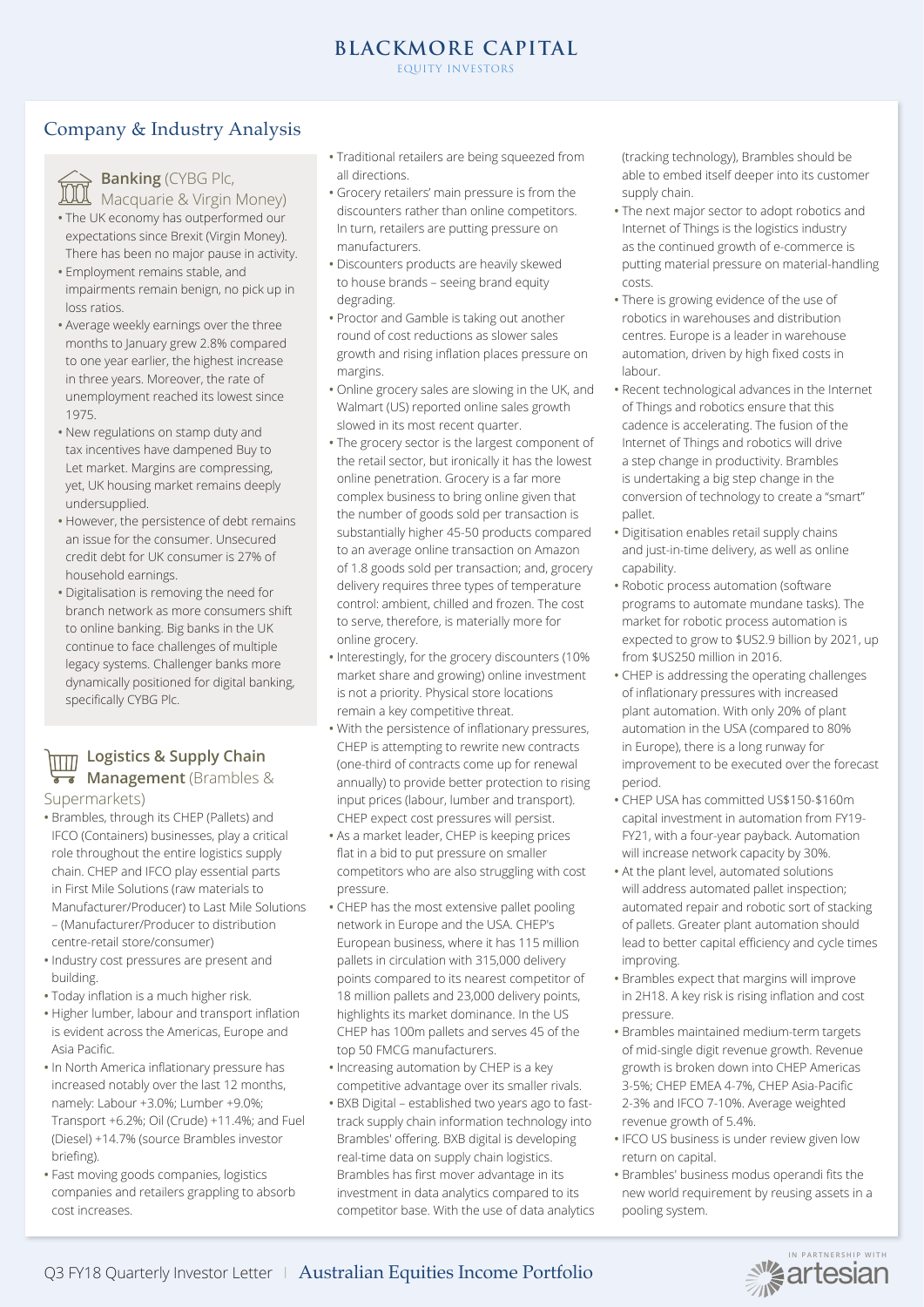## Company & Industry Analysis



### **Global Infrastructure and Renewable Energy**

(Macquarie Group)

- Governments in Europe are very supportive of renewable energy, leading the world in its development.
- Global mega-trend is decarbonisation; rotating existing fleet from high carbon to low carbon technology. The runway is 10 to 20 years.
- The cost of renewable energy is reducing dramatically, providing support for a reduction in subsidies. Momentum for "subsidy-free" renewable energy is growing. Today, the subsidy in wind farms is virtually zero in Germany and the Netherlands.
- Macquarie have invested in 40% of all megawatts from UK offshore wind farms.
- Despite the continual improvement in technology and cost of renewables, there is still a requirement for base load energy supplied by gas, nuclear and/or batteries.
- **UK Energy/Renewables** CO2 emissions have declined faster in the UK since the early 1990's than in almost any large economy.
- The UK has shifted away from coal (7% of power generation, which compares to 40% in 2012). Target to phase out coal-fired power stations by 2025.
- Renewable energy sources account for 29% of UK electricity generation (wind, solar and biomass), backed by gas and nuclear generation.
- UK emissions are 38% below their level in 1990.
- Carbon dioxide emissions (CO2) increased by 1.4% driven by China and India's demand for energy. By contrast, the US, Europe, Mexico and Japan all saw a drop- in emissions. The biggest drop in emissions was the US where emissions fell by 0.5% to 4810m tonnes of CO2, the third consecutive year of decline.
- In 2017, renewable energy has achieved the highest growth rate of any energy source, according to the International Energy Agency.
- Old world energy Utility and Petroleum Companies are stepping into renewable energy to gain efficiencies in existing businesses and developing new revenue streams.



### **Resources Sector**

(Anglo America, Blackrock Resources Fund)

- To date, 18 months of synchronised global economic growth. Expectation that global growth will remain relatively supportive for next 18 months to two years.
- Reform agenda around environmental sustainability in China is long-term in nature and structural. There has been a withdrawal in the supply of low-quality commodities from China; this is supportive of demand for higher quality commodities – beneficiaries Alumina, BHP and Rio.
- Next point of focus is India performing well ahead of expectations and should provide a long runway of demand for commodity and infrastructure.
- Supply-side no one is investing; CapEx is down 2/3 from its peak. The key focus for

### **Technology**  (Xero)

- Xero started in the UK as a challenger business. Gary Turner (CEO UK Xero) identified the opportunity ten years ago that the Cloud would be an attractive platform for accounting software. The Cloud can bridge the gap between the accountant and SME businesses.
- Today, Xero is the market leader in UK Cloud. Smaller competitors ran out of puff; Xero the only one to graduate to the Premier League to take on main competitor Sage.
- Sage incumbent competitor, historically dominant market share. Sage was the first to market to bring computerised accounting. They focus on customer service ahead of software development. Primarily a desktop accounting application, Sage accounting applications are across the entire market. Sage dominates the mid-market accounting business, but Xero has overtaken them in micro and small business software application accounting.
- Sage was not fast enough in adapting to cloud-based accounting. Xero has first mover advantage in converting accounts to a cloud model.
- Xero purely focuses on micro/small SME businesses; one to 20 employees and cloudbased.
- Xero is a subscription-based model. 1.6% churn per month or 20% per annum. At micro
- large mining companies remains on cash generation, balance sheet restoration and returning capital to shareholders.
- Boards and Treasury function having more control over capital allocation.
- Overall, macro demand/supply equation supportive for commodities.
- Cost inflation is rising across a range of inputs.
- Resource sector Clarion view that automation of transportation is critical. Artificial Intelligence and digitalisation is being used to
- optimise and standardise mining processes. **•** Mining companies are increasingly having to lead with a social licence to able to do business.
- Overall, market remains underweight in its ownership of resource companies.

SME market constant state of change. 200,000 new SME businesses created each year.

- There are 5.7m registered business entities in the UK, broken into segments; 2.7m businesses are VAT registered and employ at least one person (require quarterly returns).
- There are 20,000 accountant practices in the UK. One-third of Xero's customers come directly to Xero, while accountants or bookkeepers direct two-thirds.
- UK Government is legislating tax (Make tax Digital Scheme) to become digital for SME's. A mammoth directive by Government which underestimated the task. The first phase is that all VAT businesses need to submit tax digitally by March 2019.
- Tax remains mostly paper-based for SME's, but the direction of travel is moving to digital.
- Xero is well placed to participate in the move to digitalising entire SME tax system.
- Cloud accounting is becoming much bigger than desktop accounting.
- A key challenge for Xero is moving from the micro end of small business to tackle midmarket segment; this requires major upgrades in functionality around stock take, payroll, pension and procurement. For Xero to go to 20-50 employee businesses requires a lot of work.
- The opportunity exists for Xero to extend its offering in Europe.

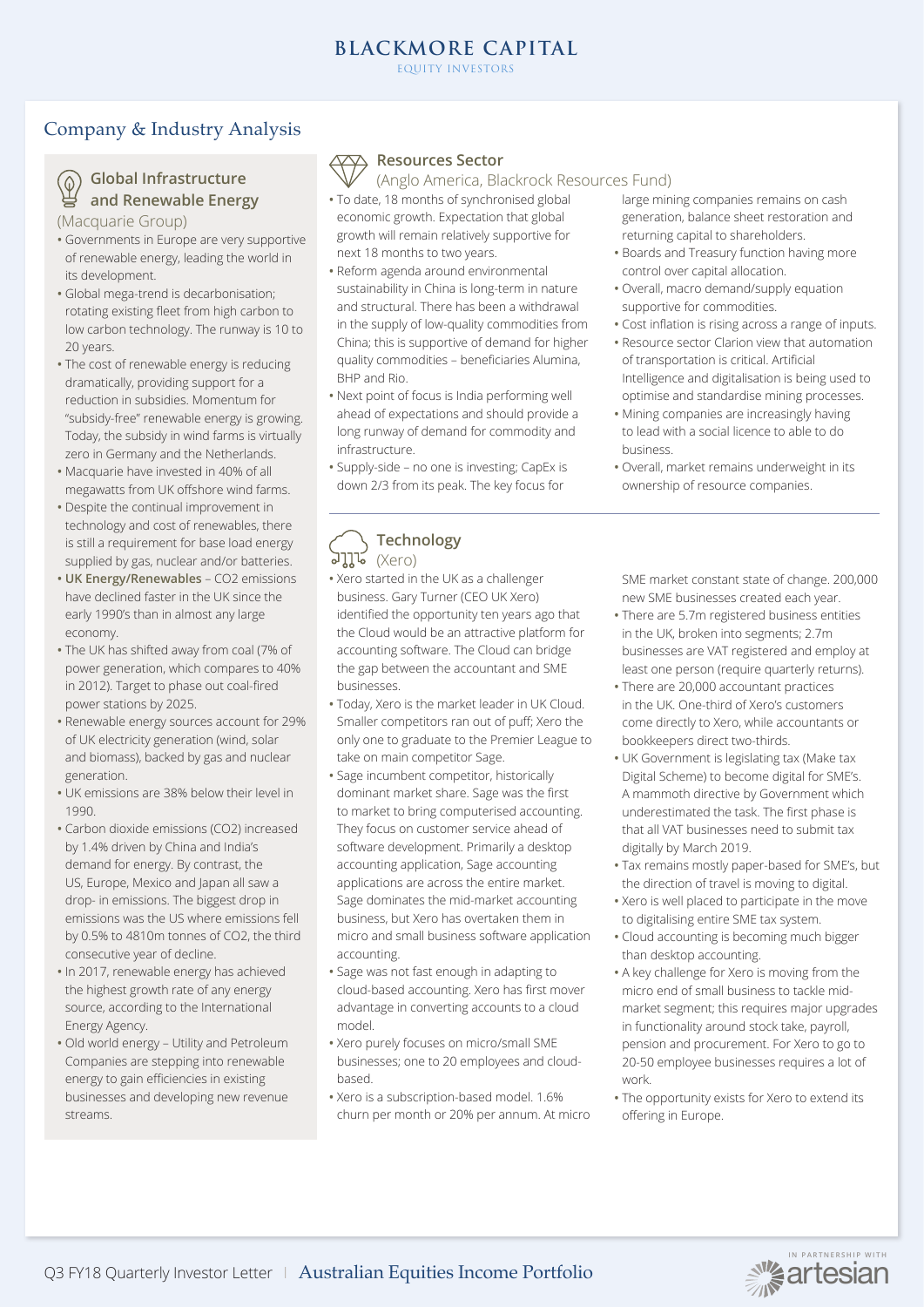# Benefits of Active Management

### **Performance and Risk (%) Comparison since Inception**

A key benefit of active portfolio management is the recognition that return and risk are inseparable. A core portfolio objective of the Australian Income Portfolio is to generate returns that exhibit lower volatility and greater downside protection relative to the ASX 200 benchmark index. The accompanying chart illustrates the value of understanding the interlocking nature of return and risk.

The chart below shows both the annualised return (green bar) generated by the Australian Income Portfolio compared with ASX 200 Accumulation Index, and the maximum loss/drawdown (purple bar) in the value of the portfolio compared to the ASX 200 Accumulation Index since the inception of the portfolio in May 2014. Maximum drawdown measures the magnitude of the worst loss an investor would have incurred by investing in the portfolio or benchmark. Drawdown is a useful measure of risk management as it indicates the portfolio's response to periods of market stress as well as the relative sensitivities to market risk.

### **Our investment stance is predicated by two central tenets:**



- **•** At a portfolio level we want to broadly participate when equity markets rise, but importantly we want the portfolio to be able to decline less when the market declines; and
- **•** With a portfolio buttressed by a solid cash position, we can be more assertive in participating when the market is low, thus providing a better chance of participating meaningfully in a subsequent market recovery.

## Investment Conclusion

An extended period of investment tranquillity, characterised by globally elevated equity markets and historically low volatility, was disrupted in February. The spectre of higher global interest rates and the menace of geopolitical tensions underpinned the modest retracement of equity prices over the March quarter. Indeed, investors reawoke to the axiom that equity markets are subject to periods of heightened volatility.

We remain alert to the possibility that equity markets may remain unsettled for the foreseeable future. Nonetheless, we are encouraged that through careful research we can find pockets of value and opportunity. Our elevated cash reserves in the Australian Income Portfolio affords the ability to invest when an opportunity is illuminated.

### **Marcus Bogdan**

Chief Investment Officer Blackmore Capital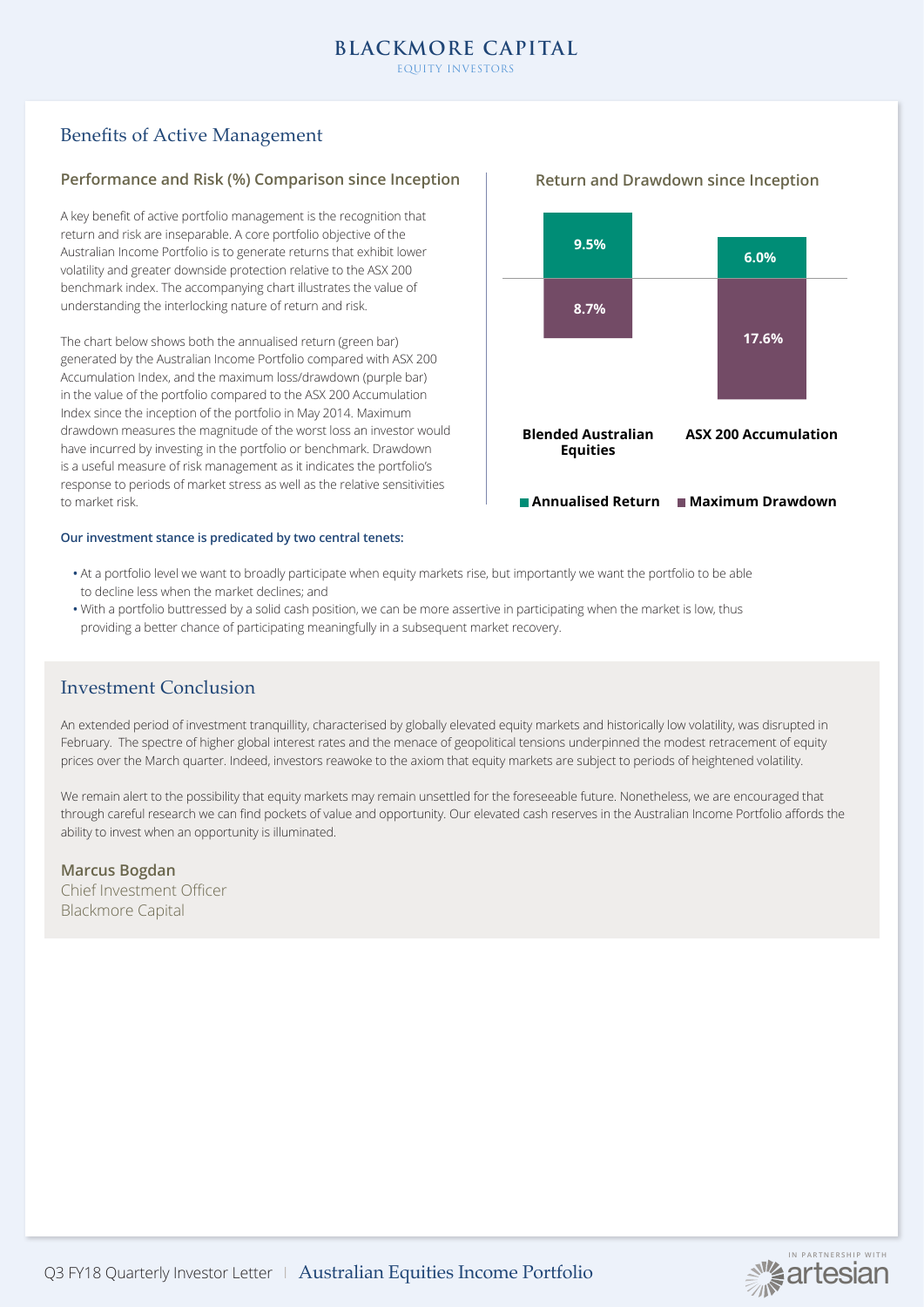EQUITY INVESTORS

# Appendix

# Portfolio Objective

The portfolio seeks to deliver long term growth in both capital and income by investing in Australian listed equities. The portfolio aims to do so with lower volatility and greater downside protection relative to the S&P/ASX 200 Accumulation index benchmark.

### Investment Principles

Our investment approach aims to generate long-term risk-adjusted returns, by investing in companies that focus on generating high-quality earnings and operate in industries that exhibit favourable long-term growth prospects. More broadly, we consider a range of attributes which we believe are important qualities in the companies in which we invest. We construct and manage the Australian Equities Income Portfolio with eight consistent guiding principles:

- **•** Grow capital and income over the long term;
- **•** Focus on the quality of company earnings;
- **•** Identify quality assets at an attractive valuation;
- **•** Generate a suitable return on capital employed;
- **•** Invest in companies operating in robust industry structures;
- **•** Select for balance sheet latency and sustainability of dividend income;
- **•** A corporate governance structure that actively promotes alignment with key stakeholders; and
- **•** A vigilant process of portfolio risk analysis.

# Portfolio Changes

Over Q3 FY18 we made several changes to the Australian Income Portfolio. The core changes in the portfolio were:

### **January 2018:**

**Purchased: Steadfast Group (SDF)** – Established in 1996, Steadfast Group (SDF) is the largest general insurance broker network and the largest underwriting agency in Australasia. SDF provides products and services to over 360 insurance broker businesses across Australia, New Zealand and Asia. Since its IPO listing in 2013, SDF has delivered strong underlying earnings per share growth. Earnings guidance for FY18 implies EBITA growth of +11.7%. A strong balance sheet supports SDF with a gearing ratio of 16% (as at 30 Sept 2017). Over recent years, SDF has progressively increased its dividend per share, most notably, in FY17 increasing its dividend by 17%.

Add: Wesfarmers (WES) – With risk assets broadly enjoying elevated valuations, we are increasingly attracted to the defensive characteristics of the consumer staples sector and have built on our position in Wesfarmers. The consumer brands of Bunnings, Coles and Kmart have consistently delivered dependable earnings growth for the Wesfarmers conglomerate. A strong balance sheet and attractive fully franked dividend underpin Wesfarmers.

**Sold: Macquarie Atlas Roads (MQA) and Reduced Transurban (TCL) & Viva Energy (VVR)** - With the global economy showing tangible signs of improving economic momentum, we are reducing our weighting in "bond-like" equities. Higher bond yields persistently reflect stronger global economic growth. We have, therefore, reduced our weightings in TCL and VVR and sold our position in Macquarie Atlas Roads.

### **February 2018**

Add: Woolworths (WOW) - We have added to our investment in Woolworths. Its clear and focused execution of its retail strategy supports our investment thesis in WOW; noticeable improvements across key financial and operational metrics (including Big W) demonstrate this. Cognisant of the potential structural challenges posed by global online retailers, in December 2017, to better understand the impact that Amazon has had on the UK supermarket sector over the last decade, we visited Tesco (UK's largest supermarket group). Interestingly, it has been the impact of the discounters such as Aldi that have had a more profound impact on the supermarket incumbents. Potentially, this is encouraging for WOW that the grocery sector has attributes around fresh food and convenience that place structural advantages of having an extensive physical store network.

Add: Brambles Ltd (BXB) – We have increased our weighting in BXB following its 1H18 result, which showed tangible signs of revenue and cash flow improvement. Strong underlying profit performances in CHEP Europe/Asia Pacific and IFCO segments, were partially offset by cost pressures in the North America pallets business. Nonetheless, market share gains in the North America business was encouraging. BXB is underpinned by a strong balance sheet with Net Debt/EBITDA < 2 times. We believe BXB remains well positioned to deliver underlying profit growth more than sales revenue over the forecast period.

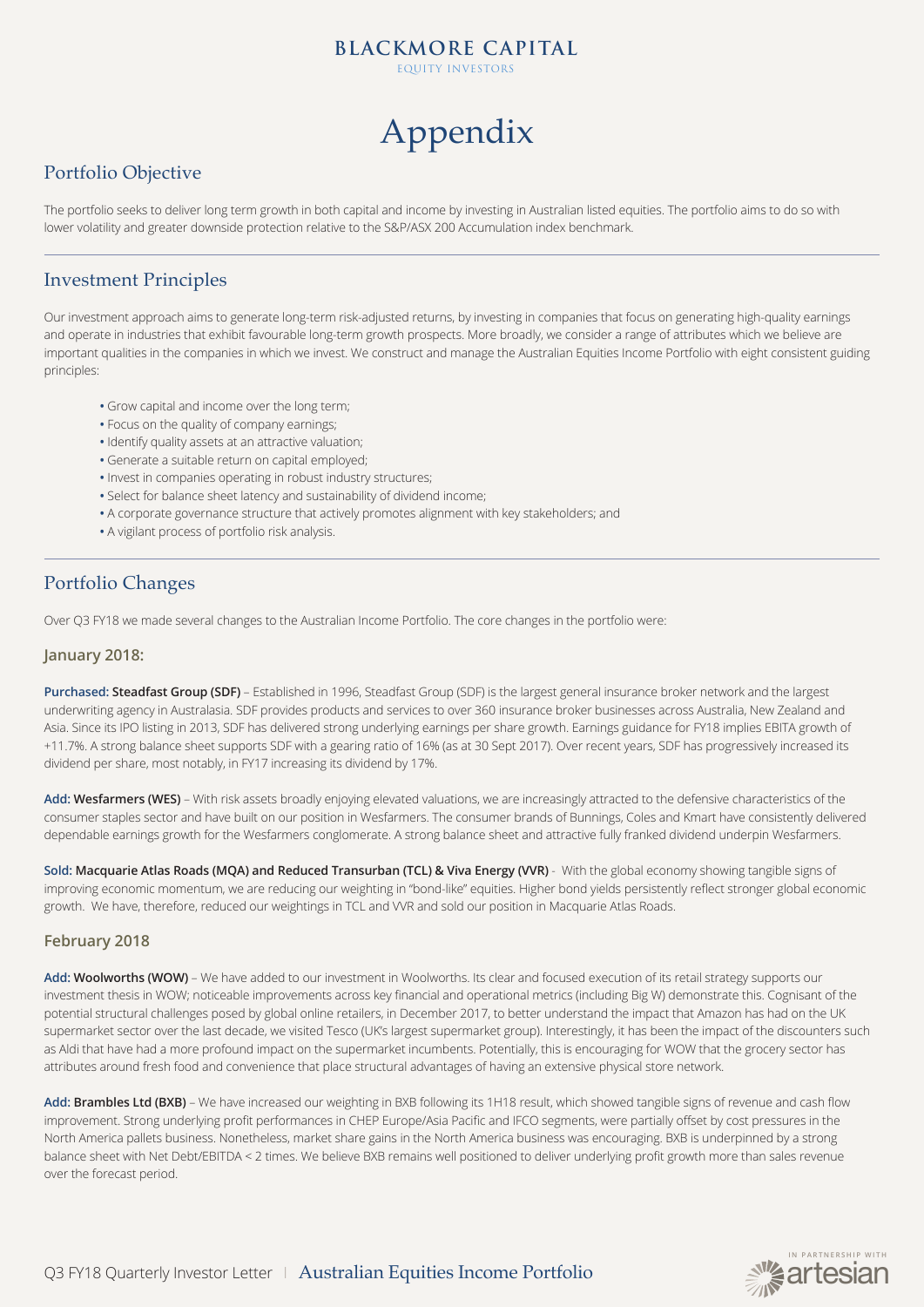EQUITY INVESTORS

**Reduced: Cleanaway Waste Management (CWY)** - We have reduced our overweight position in CWY following a significant re-rating of its stock price over the last 12 months, which has generated a total return more than 40%. Current valuation multiples now look fairly priced. We do, however, continue to hold a position in CWY given its solid operational performance and strong market position in the waste management industry.

### **March 2018:**

**Purchased: Rio Tinto** - Rio Tinto's (RIO) heritage can be traced back 145 years. Today RIO holds a diversified portfolio of metals and mineral assets. RIO's major products are aluminium, copper, diamonds, iron ore, and thermal and metallurgical coal and uranium. RIO's earnings remain supported by synchronised global economic growth and constrained supply-side capital investment. RIO's focus on cash generation, balance sheet restoration and its ability to return capital to shareholders support our investment thesis on them.

**Sold/Added** - We have sold our position in hybrids (**ANZPD, NABPB, RHCHPA and SUNPE**) on concern that investment grade credit spreads are now at the lowest spread levels since the Global Financial Crisis. We believe that yields on credit risk assets are no longer attractive compared to the return that can be achieved from either "risk-free assets" and equities. Our preference is to allocate the sale proceeds from the hybrids **toward increasing our cash levels and adding to our position in Coca-Cola Amatil and National Australia Bank**. Both Coca-Cola Amatil and National Australia Bank offer attractive dividend yields.